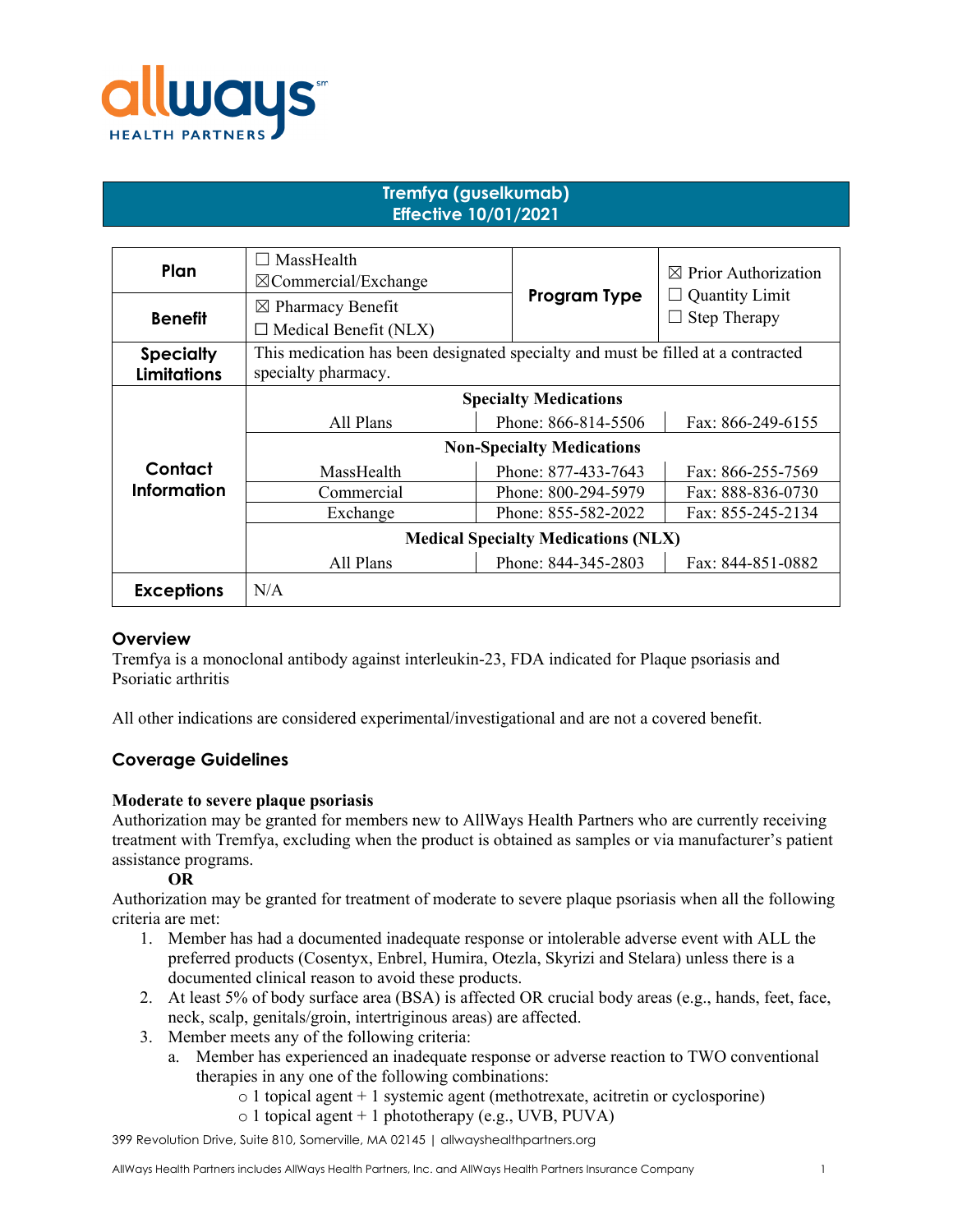

o 1 systemic agent + 1 phototherapy (e.g., UVB, PUVA)

- o 2 systemic agents
- b. Member has a clinical reason to avoid ALL conventional therapies (topical agents, phototherapy and systemic agents). See Appendix.
- c. Member has severe psoriasis that warrants a biologic DMARD as first-line therapy.

## **Active psoriatic arthritis (PsA)**

Authorization may be granted for members new to AllWays Health Partners who are currently receiving treatment with Tremfya for treatment of PsA, excluding when the product is obtained as samples or via manufacturer's patient assistance programs

#### **OR**

Authorization may be granted for treatment of active PsA when ONE the following criteria are met:

- 1. The member has had a documented inadequate response or intolerable adverse event with ALL the preferred products indicated for PsA (Cosentyx, Enbrel, Humira, Otezla and Stelara).
- 2. The member has a contraindication to all the preferred agents and BOTH of the following criteria is met:
	- o The member has had an intolerance to or inadequate response (after at least 3 months of treatment) with methotrexate OR leflunomide.
	- o The member has a contraindication to BOTH methotrexate and leflunomide AND has experienced an inadequate response, intolerance, or contraindication to sulfasalazine.

## **Continuation of Therapy**

Reauthorization may be granted for all members (including new members) who meet all initial authorization criteria and achieve or maintain positive clinical response after at least 4 months of therapy with Tremfya as evidenced by low disease activity or improvement in signs and symptoms of the condition.

# **Limitations**

- 1. Approvals will be granted for 24 months
- 2. For all indications: Member has a pretreatment tuberculosis (TB) screening with a TB skin test or an interferon gamma release assay (e.g., QFT-GIT, T-SPOT.TB).
	- a. Note: Members who have received Tremfya or any other biologic DMARD or targeted synthetic DMARD (e.g., Xeljanz) are exempt from requirements related to TB screening in this Policy.
- 3. The following quantity limits apply:

| Tremfya 100mg/ml Loading Dose                                   | 100mg at week 0 and week 4 |
|-----------------------------------------------------------------|----------------------------|
| Tremfya 100mg/ml Maintenance Dose   100 mg (1 ml) every 8 weeks |                            |

# **Appendix**

#### **Examples of Clinical Reasons to Avoid Pharmacologic Treatment with Methotrexate, Cyclosporine or Acitretin**

- 1. Alcoholism, alcoholic liver disease or other chronic liver disease
- 2. Breastfeeding
- 3. Cannot be used due to risk of treatment-related toxicity
- 4. Drug interaction
- 5. Pregnancy or planning pregnancy (male or female)

399 Revolution Drive, Suite 810, Somerville, MA 02145 | allwayshealthpartners.org